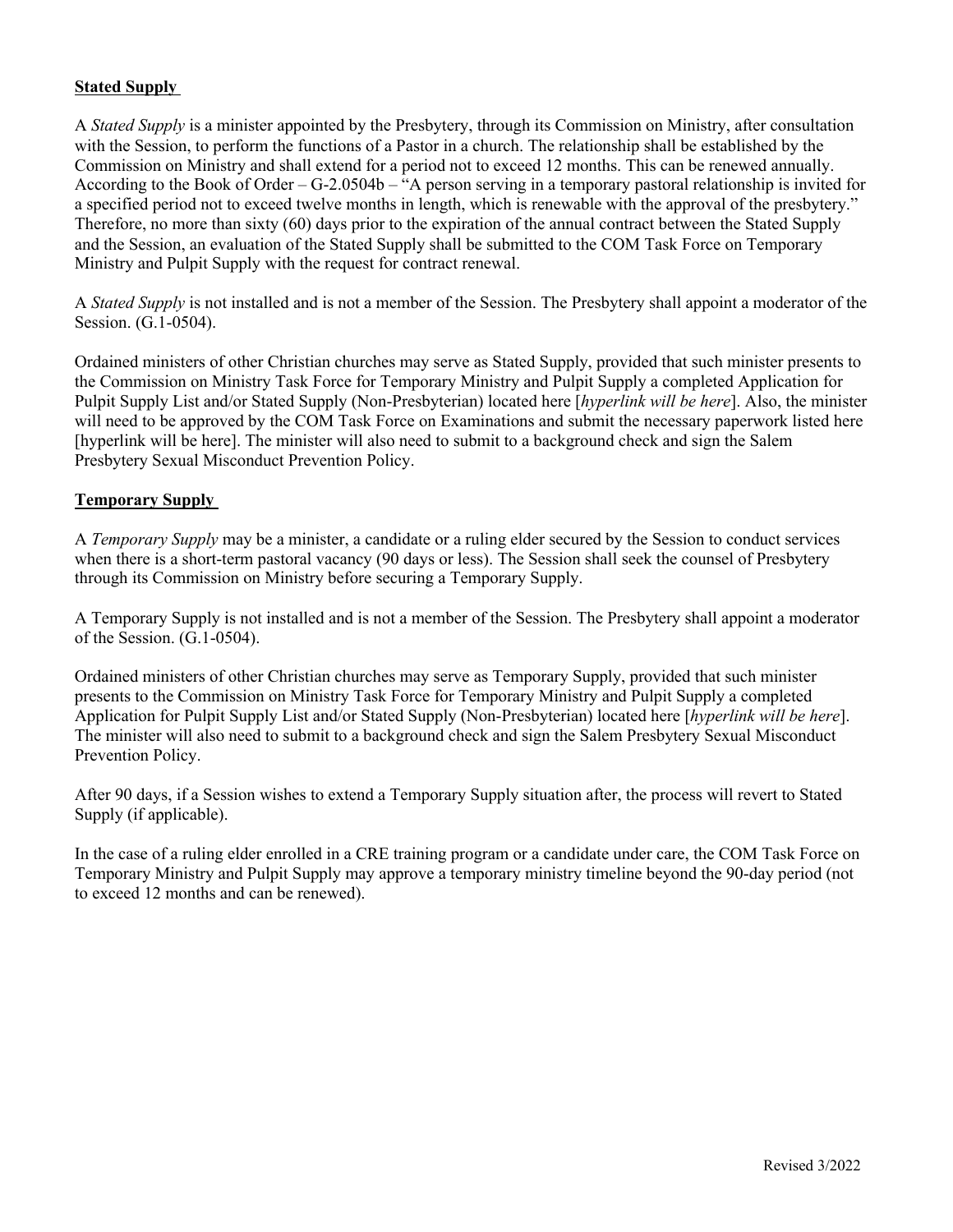## **SUPPLYCONTRACT FORM Salem Presbytery**

BETWEENASESSIONANDA

| DET MEET ASESSION AIND A                                                                                                                                                                                                                                                                                                                                                                                                                                                                                                                                              |                                                                                              |  |                         |
|-----------------------------------------------------------------------------------------------------------------------------------------------------------------------------------------------------------------------------------------------------------------------------------------------------------------------------------------------------------------------------------------------------------------------------------------------------------------------------------------------------------------------------------------------------------------------|----------------------------------------------------------------------------------------------|--|-------------------------|
| <b>STATED SUPPLY</b>                                                                                                                                                                                                                                                                                                                                                                                                                                                                                                                                                  |                                                                                              |  |                         |
| <b>Initial Contract</b>                                                                                                                                                                                                                                                                                                                                                                                                                                                                                                                                               |                                                                                              |  | <b>TEMPORARY SUPPLY</b> |
| Renewal Contract (please complete evaluation)                                                                                                                                                                                                                                                                                                                                                                                                                                                                                                                         |                                                                                              |  |                         |
| The Session of the<br>North Carolina is fully satisfied with your ministerial qualifications to lead and assist us in the fulfillment of our corporate<br>North Carolina is fully satisfied with your ministerial qualifications to<br>and individual ministries and hereby contracts with you, https://www.com/enterproduced/web/2010/individual ministries and hereby contracts with you, https://www.com/enterproduced/web/2010/individual ministries and hereby c<br>Stated Supply / Temporary Supply for the period of time (not to exceed 12 months) from<br>to |                                                                                              |  |                         |
| During this time, we expect you to perform the following services: (check all that apply)<br>Conduct worship at the following hours and on the following Sundays:                                                                                                                                                                                                                                                                                                                                                                                                     |                                                                                              |  |                         |
|                                                                                                                                                                                                                                                                                                                                                                                                                                                                                                                                                                       | Visit members of this congregation, especially during crises; i.e., illness, divorce, death. |  |                         |
| Conduct weddings and funerals.                                                                                                                                                                                                                                                                                                                                                                                                                                                                                                                                        |                                                                                              |  |                         |
| Assist the Session in planning, organizing, and carrying out programs of nurture, fellowship, service,<br>stewardship, leadership training.                                                                                                                                                                                                                                                                                                                                                                                                                           |                                                                                              |  |                         |
| Serve as Moderator of the Session.                                                                                                                                                                                                                                                                                                                                                                                                                                                                                                                                    |                                                                                              |  |                         |
| Other responsibilities:                                                                                                                                                                                                                                                                                                                                                                                                                                                                                                                                               |                                                                                              |  |                         |